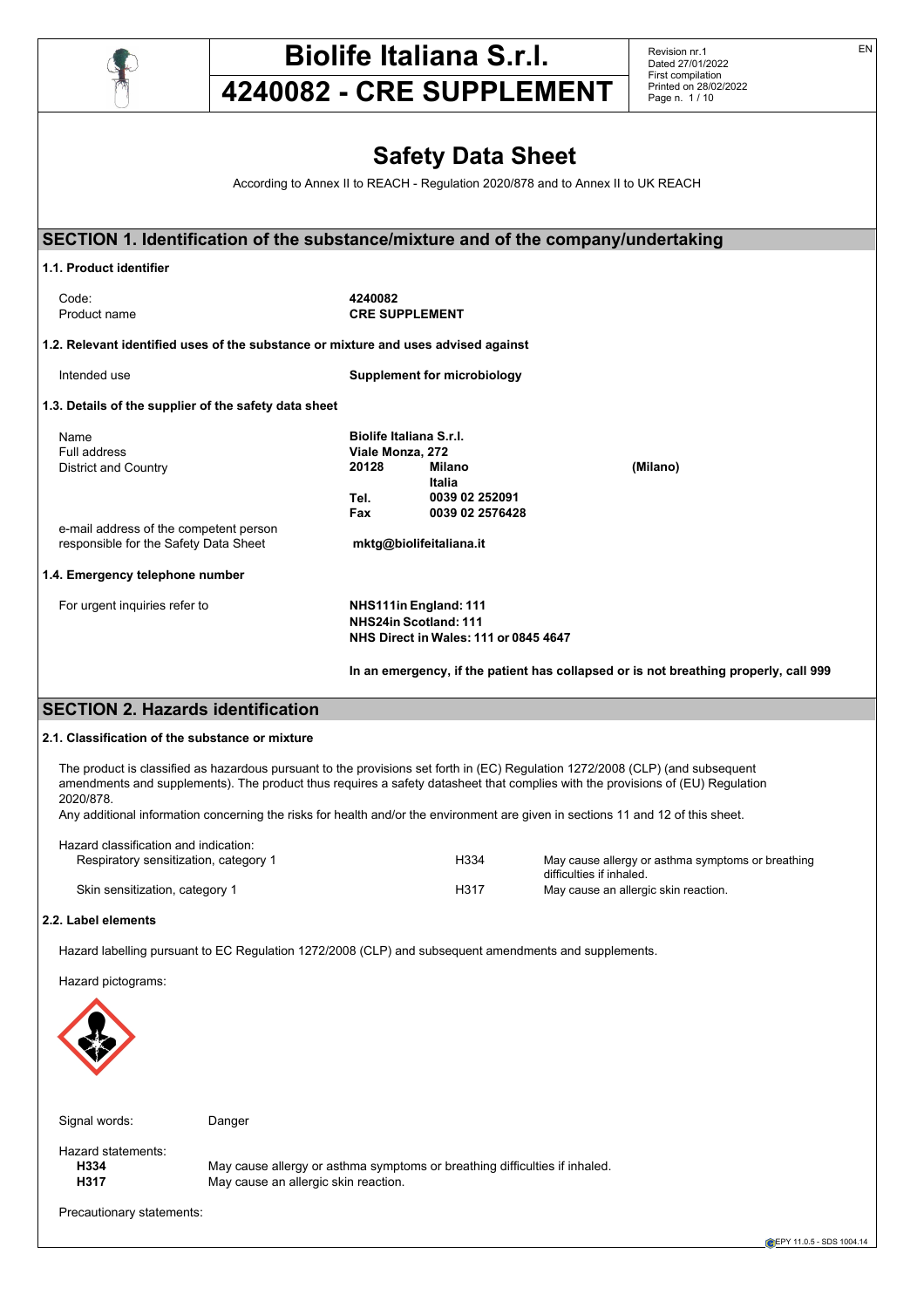

Revision nr.1 Dated 27/01/2022 First compilation Printed on 28/02/2022 Page n. 2 / 10

## **SECTION 2. Hazards identification** ... / >>

| P <sub>261</sub> | Avoid breathing dust / fume / gas / mist / vapours / spray.                              |
|------------------|------------------------------------------------------------------------------------------|
| P <sub>280</sub> | Wear protective gloves.                                                                  |
| P342+P311        | If experiencing respiratory symptoms: Call a POISON CENTER / doctor /                    |
| P304+P340        | IF INHALED: Remove person to fresh air and keep comfortable for breathing.               |
| P333+P313        | If skin irritation or rash occurs: Get medical advice / attention.                       |
| P362+P364        | Take off contaminated clothing and wash it before reuse.                                 |
| Contains:        | CLOXACILLIN SODIUM<br><b>TAZOBACTAM</b><br><b>ERTAPENEM SODIUM</b><br><b>CEFSULODINE</b> |

## **2.3. Other hazards**

On the basis of available data, the product does not contain any PBT or vPvB in percentage ≥ than 0,1%.

The product does not contain substances with endocrine disrupting properties in concentration >= 0.1%.

# **SECTION 3. Composition/information on ingredients**

## **3.2. Mixtures**

Contains:

| <b>Identification</b>     | $x =$ Conc. % |                      | Classification (EC) 1272/2008 (CLP)                                                             |
|---------------------------|---------------|----------------------|-------------------------------------------------------------------------------------------------|
| <b>CLOXACILLIN SODIUM</b> |               |                      |                                                                                                 |
| CAS                       | 7081-44-9     | $90 \le x \le 94$    | Resp. Sens. 1 H334, Skin Sens. 1 H317                                                           |
| EC.                       | 211-390-9     |                      |                                                                                                 |
| <b>INDEX</b>              |               |                      |                                                                                                 |
| <b>AMPHOTERICIN B</b>     |               |                      |                                                                                                 |
| CAS <sup>.</sup>          | 1397-89-3     | $2 \le x < 2.5$      | Eye Irrit. 2 H319, Skin Irrit. 2 H315, STOT SE 3 H335                                           |
| EC.                       | 215-742-2     |                      |                                                                                                 |
| <b>INDEX</b>              |               |                      |                                                                                                 |
| <b>TAZOBACTAM</b>         |               |                      |                                                                                                 |
| CAS                       | 89786-04-9    | $1.5 \le x \le 2$    | Resp. Sens. 1 H334, Skin Sens. 1 H317                                                           |
| EC.                       | 618-303-7     |                      |                                                                                                 |
| <b>INDEX</b>              |               |                      |                                                                                                 |
| <b>CEFSULODINE</b>        |               |                      |                                                                                                 |
| CAS.                      | 52152-93-9    | $0.89 \le x \le 1$   | Eye Irrit. 2 H319, Skin Irrit. 2 H315, STOT SE 3 H335, Resp. Sens. 1 H334,<br>Skin Sens. 1 H317 |
| EC.                       | 257-692-4     |                      |                                                                                                 |
| <b>INDEX</b>              |               |                      |                                                                                                 |
| <b>LINEZOLID</b>          |               |                      |                                                                                                 |
| CAS                       | 165800-03-3   | $0.5 \le x \le 0.6$  | Repr. 2 H361, Acute Tox. 4 H302, STOT RE 1 H372                                                 |
| EC                        |               |                      | STA Oral: 500 mg/kg                                                                             |
| <b>INDEX</b>              |               |                      |                                                                                                 |
| <b>ERTAPENEM SODIUM</b>   |               |                      |                                                                                                 |
| CAS                       | 153773-82-1   | $0.25 \le x \le 0.3$ | Resp. Sens. 1 H334                                                                              |
| EC.                       | 836-232-1     |                      |                                                                                                 |
| <b>INDEX</b>              |               |                      |                                                                                                 |

The full wording of hazard (H) phrases is given in section 16 of the sheet.

# **SECTION 4. First aid measures**

## **4.1. Description of first aid measures**

EYES: Remove contact lenses, if present. Wash immediately with plenty of water for at least 15 minutes, opening the eyelids fully. If problem persists, seek medical advice.

SKIN: Remove contaminated clothing. Rinse skin with a shower immediately. Get medical advice/attention immediately. Wash contaminated clothing before using it again.

INHALATION: Remove to open air. If the subject stops breathing, administer artificial respiration. Get medical advice/attention immediately. INGESTION: Get medical advice/attention immediately. Do not induce vomiting. Do not administer anything not explicitly authorised by a doctor.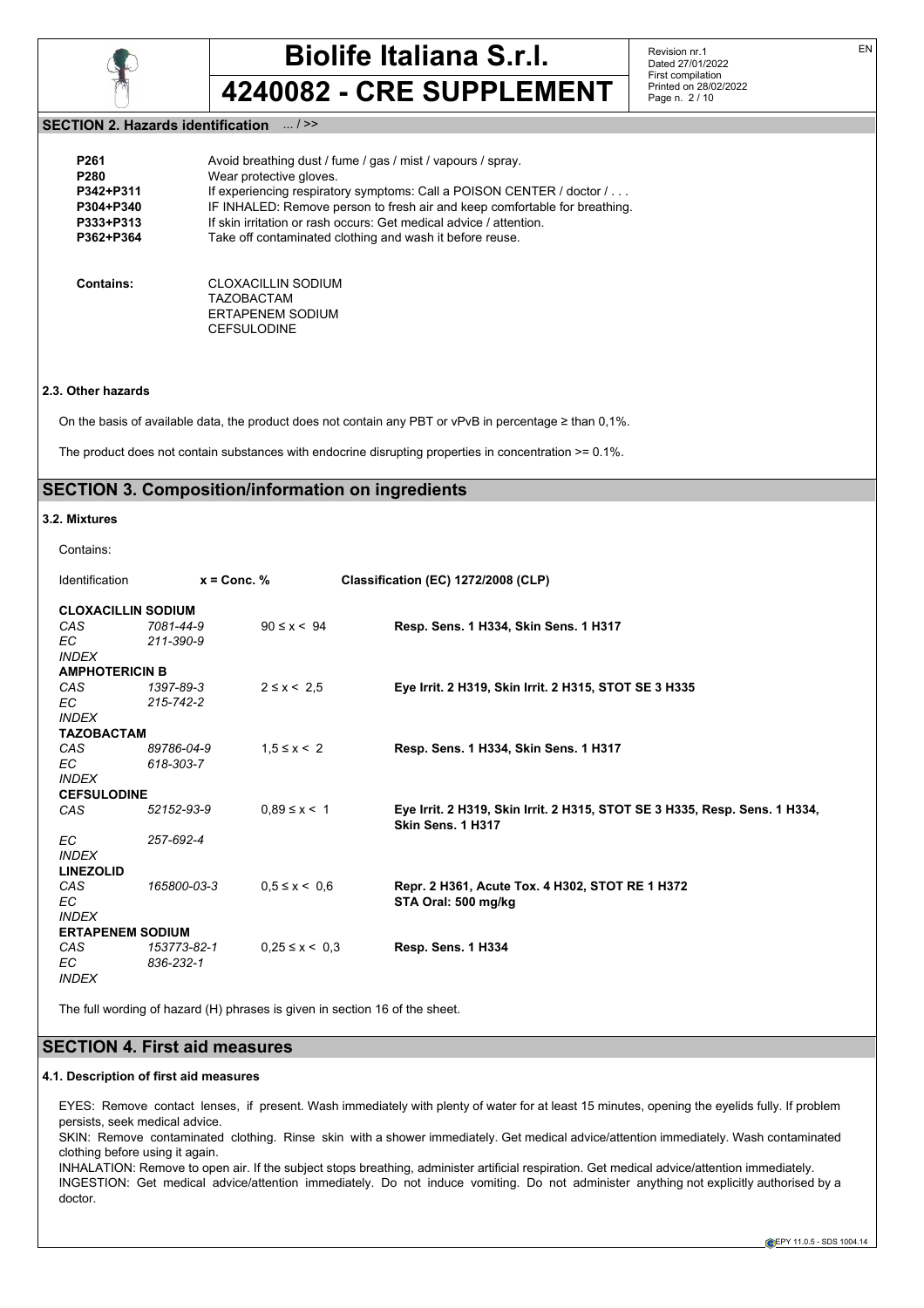

Revision nr.1 Dated 27/01/2022 First compilation Printed on 28/02/2022 Page n. 3 / 10

## **SECTION 4. First aid measures** ... / >>

### **4.2. Most important symptoms and effects, both acute and delayed**

Specific information on symptoms and effects caused by the product are unknown.

### **4.3. Indication of any immediate medical attention and special treatment needed**

Information not available

# **SECTION 5. Firefighting measures**

## **5.1. Extinguishing media**

SUITABLE EXTINGUISHING EQUIPMENT

The extinguishing equipment should be of the conventional kind: carbon dioxide, foam, powder and water spray. UNSUITABLE EXTINGUISHING EQUIPMENT

None in particular.

## **5.2. Special hazards arising from the substance or mixture**

### HAZARDS CAUSED BY EXPOSURE IN THE EVENT OF FIRE

Do not breathe combustion products. The product is combustible and, when the powder is released into the air in sufficient concentrations and in the presence of a source of ignition, it can create explosive mixtures with air. Fires may start or get worse by leakage of the solid product from the container, when it reaches high temperatures or through contact with sources of ignition.

### **5.3. Advice for firefighters**

#### GENERAL INFORMATION

Use jets of water to cool the containers to prevent product decomposition and the development of substances potentially hazardous for health. Always wear full fire prevention gear. Collect extinguishing water to prevent it from draining into the sewer system. Dispose of contaminated water used for extinction and the remains of the fire according to applicable regulations.

SPECIAL PROTECTIVE EQUIPMENT FOR FIRE-FIGHTERS

Normal fire fighting clothing i.e. fire kit (BS EN 469), gloves (BS EN 659) and boots (HO specification A29 and A30) in combination with self-contained open circuit positive pressure compressed air breathing apparatus (BS EN 137).

## **SECTION 6. Accidental release measures**

### **6.1. Personal precautions, protective equipment and emergency procedures**

If there are no contraindications, spray powder with water to prevent the formation of dust. Wear suitable protective equipment (including personal protective equipment referred to under Section 8 of the safety data sheet) to prevent any contamination of skin, eyes and personal clothing. These indications apply for both processing staff and those involved in emergency procedures.

## **6.2. Environmental precautions**

The product must not penetrate into the sewer system or come into contact with surface water or ground water.

#### **6.3. Methods and material for containment and cleaning up**

Collect the leaked product and place it in containers for recovery or disposal. If there are no contraindications, use jets of water to eliminate product residues.

Make sure the leakage site is well aired. Evaluate the compatibility of the container to be used, by checking section 10. Contaminated material should be disposed of in compliance with the provisions set forth in point 13.

#### **6.4. Reference to other sections**

Any information on personal protection and disposal is given in sections 8 and 13.

## **SECTION 7. Handling and storage**

## **7.1. Precautions for safe handling**

Before handling the product, consult all the other sections of this material safety data sheet. Avoid leakage of the product into the environment. Do not eat, drink or smoke during use. Remove any contaminated clothes and personal protective equipment before entering places in which people eat.

#### **7.2. Conditions for safe storage, including any incompatibilities**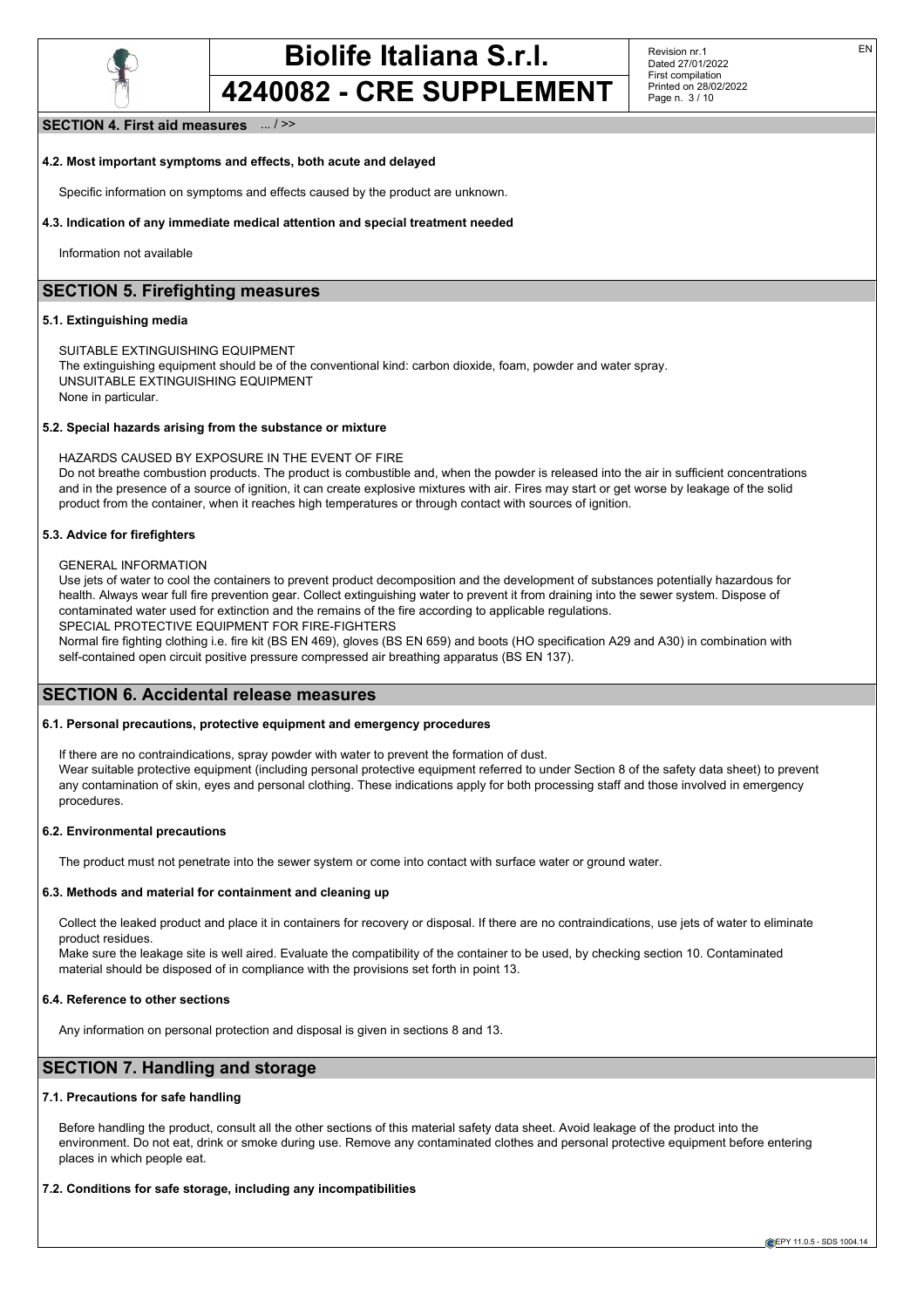

Revision nr.1 Dated 27/01/2022 First compilation Printed on 28/02/2022 Page n. 4 / 10

## **SECTION 7. Handling and storage** ... / >>

Store only in the original container. Store the containers sealed, in a well ventilated place, away from direct sunlight. Keep containers away from any incompatible materials, see section 10 for details.

### **7.3. Specific end use(s)**

Information not available

## **SECTION 8. Exposure controls/personal protection**

### **8.1. Control parameters**

During the risk assessment process, it is essential to take into consideration the ACGIH occupational exposure levels for inert particulate not otherwise classified (PNOC respirable fraction: 3 mg/m3; PNOC inhalable fraction: 10 mg/m3). For values above these limits, use a P type filter, whose class (1, 2 or 3) must be chosen according to the outcome of risk assessment.

### **8.2. Exposure controls**

As the use of adequate technical equipment must always take priority over personal protective equipment, make sure that the workplace is well aired through effective local aspiration.

When choosing personal protective equipment, ask your chemical substance supplier for advice.

Personal protective equipment must be CE marked, showing that it complies with applicable standards.

Provide an emergency shower with face and eye wash station.

HAND PROTECTION

In the case of prolonged contact with the product, protect the hands with penetration-resistant work gloves (see standard EN 374). Work glove material must be chosen according to the use process and the products that may form. Latex gloves may cause sensitivity reactions.

### SKIN PROTECTION

Wear category II professional long-sleeved overalls and safety footwear (see Regulation 2016/425 and standard EN ISO 20344). Wash body with soap and water after removing protective clothing.

EYE PROTECTION

Wear airtight protective goggles (see standard EN 166).

RESPIRATORY PROTECTION

Use a type P filtering facemask, whose class (1, 2 or 3) and effective need, must be defined according to the outcome of risk assessment (see standard EN 149).

ENVIRONMENTAL EXPOSURE CONTROLS

The emissions generated by manufacturing processes, including those generated by ventilation equipment, should be checked to ensure compliance with environmental standards.

# **SECTION 9. Physical and chemical properties**

## **9.1. Information on basic physical and chemical properties**

| <b>Properties</b>                      | Value          | Information |  |
|----------------------------------------|----------------|-------------|--|
| Appearance                             | solid powder   |             |  |
| Colour                                 | vellowish      |             |  |
| Odour                                  | Not available  |             |  |
| Melting point / freezing point         | Not available  |             |  |
| Initial boiling point                  | Not applicable |             |  |
| Flammability                           | Not available  |             |  |
| Lower explosive limit                  | Not available  |             |  |
| Upper explosive limit                  | Not available  |             |  |
| Flash point                            | Not applicable |             |  |
| Auto-ignition temperature              | Not available  |             |  |
| pH                                     | Not available  |             |  |
| Kinematic viscosity                    | Not available  |             |  |
| Solubility                             | Not available  |             |  |
| Partition coefficient: n-octanol/water | Not available  |             |  |
| Vapour pressure                        | Not available  |             |  |
| Density and/or relative density        | Not available  |             |  |
| Relative vapour density                | Not available  |             |  |
| Particle characteristics               | Not available  |             |  |

9.2.1. Information with regard to physical hazard classes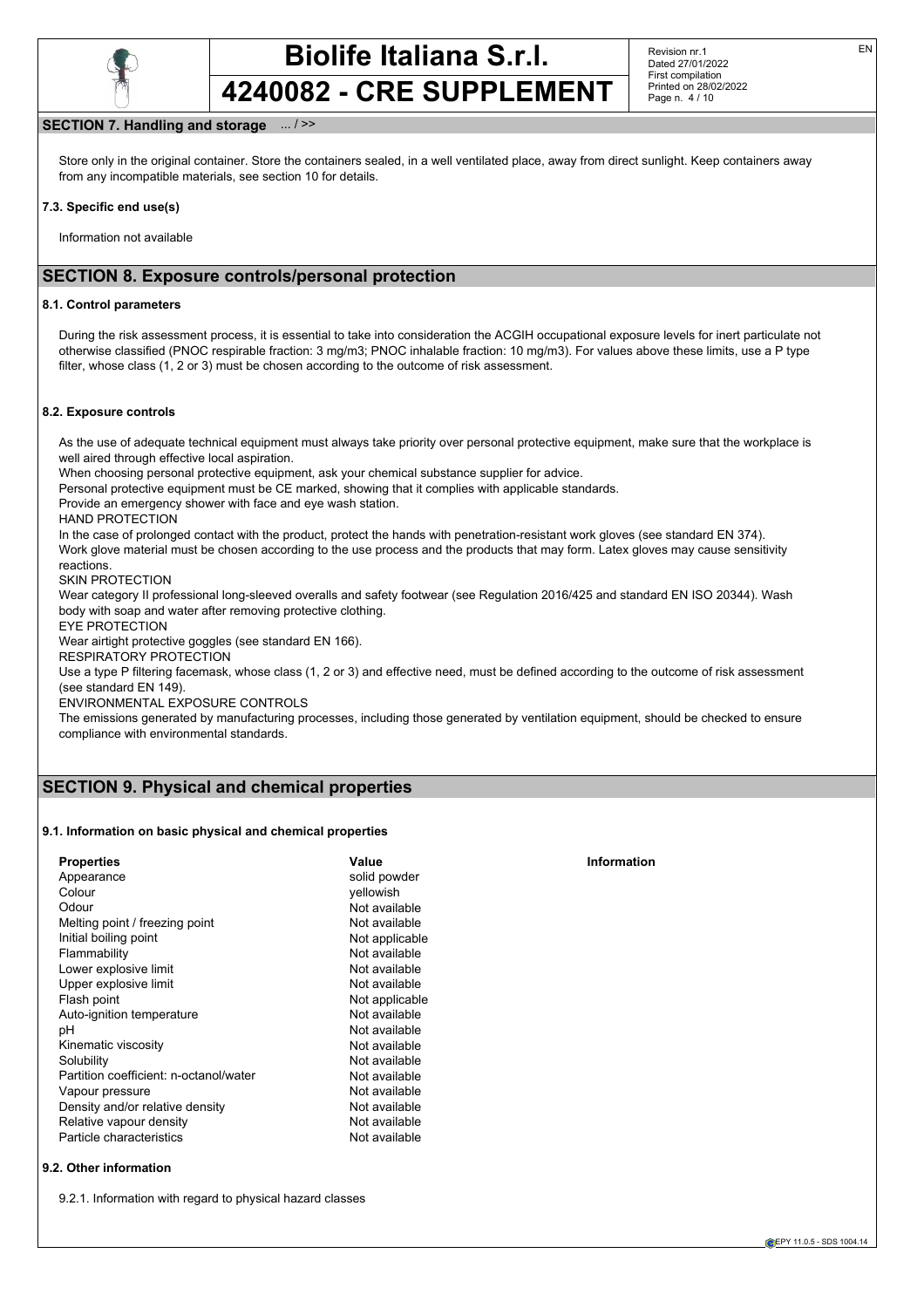

Revision nr.1 Dated 27/01/2022 First compilation Printed on 28/02/2022 Page n. 5 / 10

## **SECTION 9. Physical and chemical properties** ... / >>

Information not available

9.2.2. Other safety characteristics

Information not available

## **SECTION 10. Stability and reactivity**

### **10.1. Reactivity**

There are no particular risks of reaction with other substances in normal conditions of use.

## **10.2. Chemical stability**

The product is stable in normal conditions of use and storage.

### **10.3. Possibility of hazardous reactions**

The powders are potentially explosive when mixed with air.

## **10.4. Conditions to avoid**

Avoid environmental dust build-up.

## **10.5. Incompatible materials**

Information not available

### **10.6. Hazardous decomposition products**

Information not available

## **SECTION 11. Toxicological information**

In the absence of experimental data for the product itself, health hazards are evaluated according to the properties of the substances it contains, using the criteria specified in the applicable regulation for classification. It is therefore necessary to take into account the concentration of the individual hazardous substances indicated in section 3, to evaluate the toxicological effects of exposure to the product.

## **11.1. Information on hazard classes as defined in Regulation (EC) No 1272/2008**

Metabolism, toxicokinetics, mechanism of action and other information

Information not available

Information on likely routes of exposure

Information not available

Delayed and immediate effects as well as chronic effects from short and long-term exposure

Information not available

Interactive effects

Information not available

## ACUTE TOXICITY

CEFSULODINE<br>LD50 (Oral):

ATE (Inhalation) of the mixture:  $\blacksquare$  Not classified (no significant component) ATE (Oral) of the mixture:  $\blacksquare$  Not classified (no significant component) ATE (Dermal) of the mixture: Not classified (no significant component)

15000 mg/kg RAT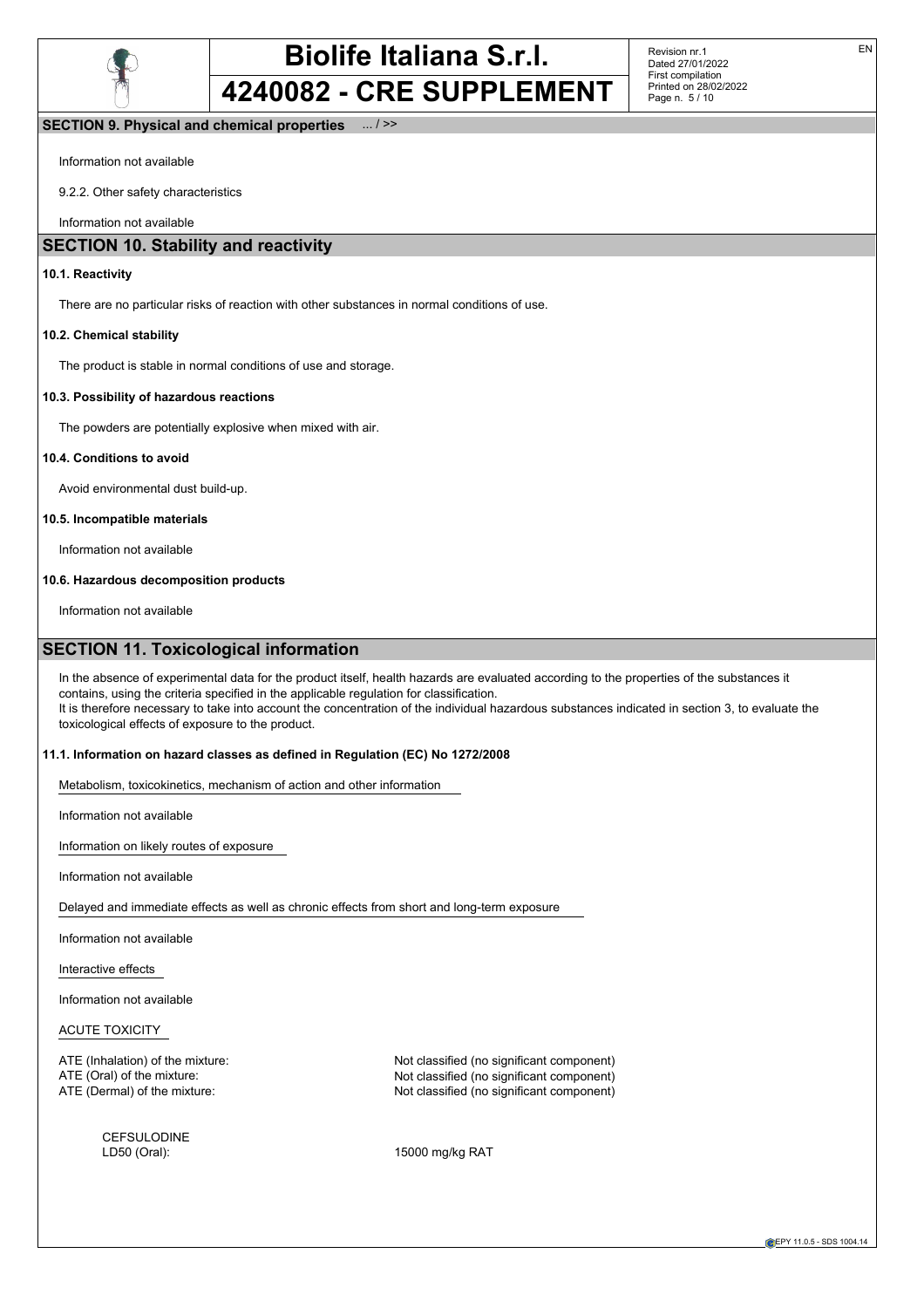

Revision nr.1 Dated 27/01/2022 First compilation Printed on 28/02/2022 Page n. 6 / 10

## **SECTION 11. Toxicological information** ... / >>

AMPHOTERICIN B LD50 (Oral): > 5000 mg/kg RAT

CLOXACILLIN SODIUM<br>LD50 (Oral):

LINEZOLID

STA (Oral): 500 mg/kg estimate from table 3.1.2 of Annex I of the CLP (figure used for calculation of the acute toxicity estimate of the mixture)

TAZOBACTAM

LD50 (Oral): > 5000 mg/kg RAT

5000 mg/kg RAT

## SKIN CORROSION / IRRITATION

Does not meet the classification criteria for this hazard class

### SERIOUS EYE DAMAGE / IRRITATION

Does not meet the classification criteria for this hazard class

## RESPIRATORY OR SKIN SENSITISATION

Sensitising for the skin Sensitising for the respiratory system

Respiratory sensitization

Information not available

Skin sensitization

Information not available

## GERM CELL MUTAGENICITY

Does not meet the classification criteria for this hazard class

#### CARCINOGENICITY

Does not meet the classification criteria for this hazard class

## REPRODUCTIVE TOXICITY

Does not meet the classification criteria for this hazard class

Adverse effects on sexual function and fertility

Information not available

Adverse effects on development of the offspring

Information not available

Effects on or via lactation

Information not available

STOT - SINGLE EXPOSURE

Does not meet the classification criteria for this hazard class

Target organ

Information not available

Route of exposure

Information not available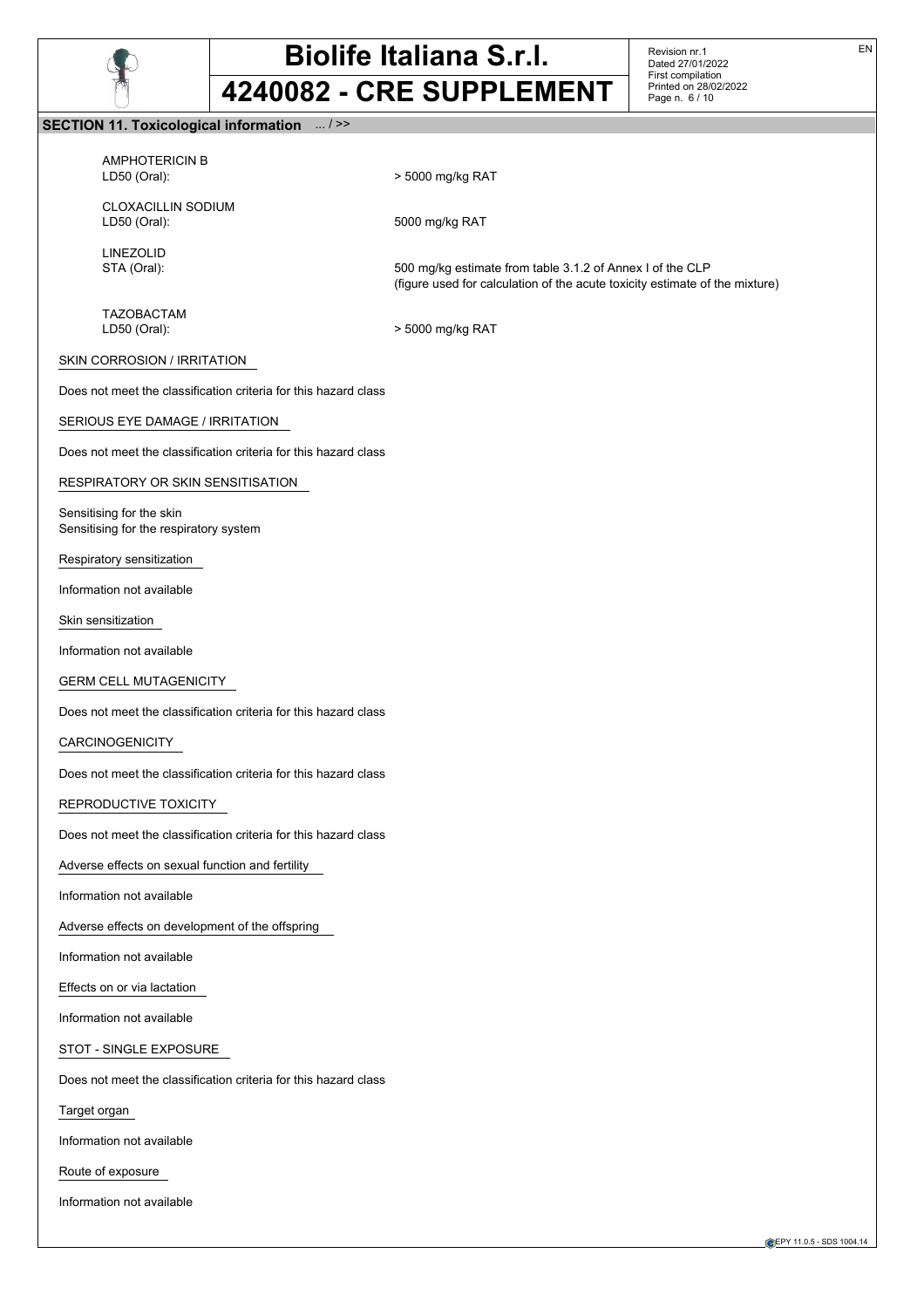

Revision nr.1 Dated 27/01/2022 First compilation Printed on 28/02/2022 Page n. 7 / 10

## **SECTION 11. Toxicological information** ... / >>

## STOT - REPEATED EXPOSURE

Does not meet the classification criteria for this hazard class

Target organ

Information not available

Route of exposure

Information not available

ASPIRATION HAZARD

Does not meet the classification criteria for this hazard class

## **11.2. Information on other hazards**

Based on the available data, the product does not contain substances listed in the main European lists of potential or suspected endocrine disruptors with human health effects under evaluation.

## **SECTION 12. Ecological information**

Use this product according to good working practices. Avoid littering. Inform the competent authorities, should the product reach waterways or contaminate soil or vegetation.

## **12.1. Toxicity**

TAZOBACTAM EC50 - for Crustacea 100 mg/l/48h

## **12.2. Persistence and degradability**

Information not available

### **12.3. Bioaccumulative potential**

Information not available

### **12.4. Mobility in soil**

Information not available

#### **12.5. Results of PBT and vPvB assessment**

On the basis of available data, the product does not contain any PBT or vPvB in percentage ≥ than 0,1%.

### **12.6. Endocrine disrupting properties**

Based on the available data, the product does not contain substances listed in the main European lists of potential or suspected endocrine disruptors with environmental effects under evaluation.

## **12.7. Other adverse effects**

Information not available

# **SECTION 13. Disposal considerations**

#### **13.1. Waste treatment methods**

Reuse, when possible. Product residues should be considered special hazardous waste. The hazard level of waste containing this product should be evaluated according to applicable regulations.

Disposal must be performed through an authorised waste management firm, in compliance with national and local regulations. CONTAMINATED PACKAGING

Contaminated packaging must be recovered or disposed of in compliance with national waste management regulations.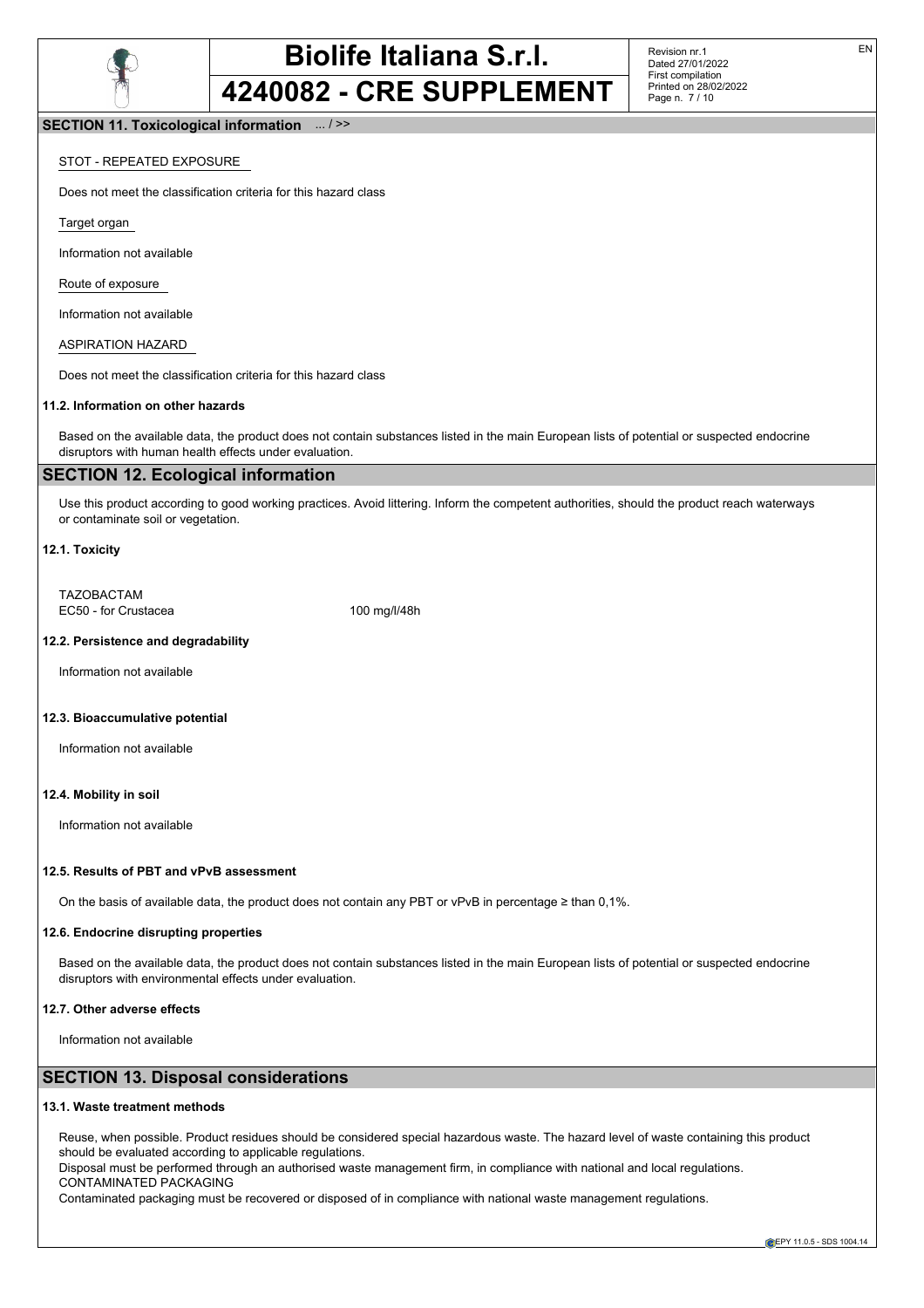

Revision nr.1 Dated 27/01/2022 First compilation Printed on 28/02/2022 Page n. 8 / 10

# **SECTION 14. Transport information**

The product is not dangerous under current provisions of the Code of International Carriage of Dangerous Goods by Road (ADR) and by Rail (RID), of the International Maritime Dangerous Goods Code (IMDG), and of the International Air Transport Association (IATA) regulations.

### **14.1. UN number or ID number**

Not applicable

## **14.2. UN proper shipping name**

Not applicable

## **14.3. Transport hazard class(es)**

Not applicable

## **14.4. Packing group**

Not applicable

### **14.5. Environmental hazards**

Not applicable

## **14.6. Special precautions for user**

Not applicable

## **14.7. Maritime transport in bulk according to IMO instruments**

Information not relevant

# **SECTION 15. Regulatory information**

## **15.1. Safety, health and environmental regulations/legislation specific for the substance or mixture**

Seveso Category - Directive 2012/18/EU: None

Restrictions relating to the product or contained substances pursuant to Annex XVII to EC Regulation 1907/2006 **None** 

Regulation (EU) 2019/1148 - on the marketing and use of explosives precursors Not applicable

Substances in Candidate List (Art. 59 REACH) On the basis of available data, the product does not contain any SVHC in percentage ≥ than 0,1%.

Substances subject to authorisation (Annex XIV REACH) None

Substances subject to exportation reporting pursuant to Regulation (EU) 649/2012: **None** 

Substances subject to the Rotterdam Convention:

**None** 

Substances subject to the Stockholm Convention: **None** 

Healthcare controls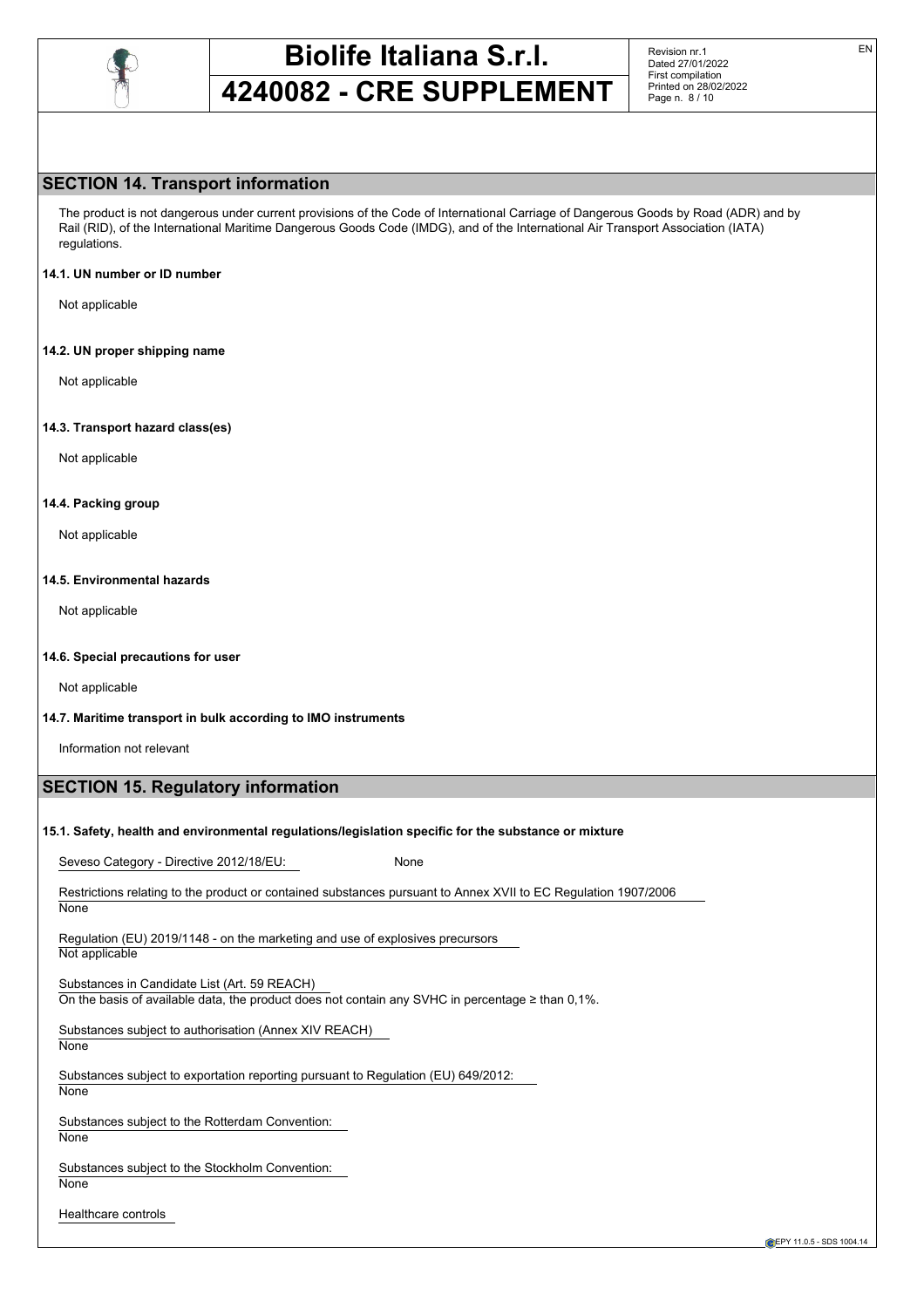

Revision nr.1 Dated 27/01/2022 First compilation Printed on 28/02/2022 Page n. 9 / 10

## **SECTION 15. Regulatory information** ... / >>

Workers exposed to this chemical agent must not undergo health checks, provided that available risk-assessment data prove that the risks related to the workers' health and safety are modest and that the 98/24/EC directive is respected.

#### **15.2. Chemical safety assessment**

A chemical safety assessment has not been performed for the preparation/for the substances indicated in section 3.

## **SECTION 16. Other information**

Text of hazard (H) indications mentioned in section 2-3 of the sheet:

| Repr. 2       | Reproductive toxicity, category 2                                          |
|---------------|----------------------------------------------------------------------------|
| Acute Tox. 4  | Acute toxicity, category 4                                                 |
| STOT RE1      | Specific target organ toxicity - repeated exposure, category 1             |
| Eye Irrit. 2  | Eye irritation, category 2                                                 |
| Skin Irrit. 2 | Skin irritation, category 2                                                |
| STOT SE3      | Specific target organ toxicity - single exposure, category 3               |
| Resp. Sens. 1 | Respiratory sensitization, category 1                                      |
| Skin Sens. 1  | Skin sensitization, category 1                                             |
| H361          | Suspected of damaging fertility or the unborn child.                       |
| H302          | Harmful if swallowed.                                                      |
| H372          | Causes damage to organs through prolonged or repeated exposure.            |
| H319          | Causes serious eye irritation.                                             |
| H315          | Causes skin irritation.                                                    |
| H335          | May cause respiratory irritation.                                          |
| H334          | May cause allergy or asthma symptoms or breathing difficulties if inhaled. |
| H317          | May cause an allergic skin reaction.                                       |

LEGEND:

- ADR: European Agreement concerning the carriage of Dangerous goods by Road
- ATE: Acute Toxicity Estimate
- CAS: Chemical Abstract Service Number
- CE50: Effective concentration (required to induce a 50% effect)
- CE: Identifier in ESIS (European archive of existing substances)
- CLP: Regulation (EC) 1272/2008
- DNEL: Derived No Effect Level
- EmS: Emergency Schedule
- GHS: Globally Harmonized System of classification and labeling of chemicals
- IATA DGR: International Air Transport Association Dangerous Goods Regulation
- IC50: Immobilization Concentration 50%
- IMDG: International Maritime Code for dangerous goods
- IMO: International Maritime Organization
- INDEX: Identifier in Annex VI of CLP
- LC50: Lethal Concentration 50%
- LD50: Lethal dose 50%
- OEL: Occupational Exposure Level
- PBT: Persistent bioaccumulative and toxic as REACH Regulation
- PEC: Predicted environmental Concentration
- PEL: Predicted exposure level
- PNEC: Predicted no effect concentration
- REACH: Regulation (EC) 1907/2006
- RID: Regulation concerning the international transport of dangerous goods by train
- TLV: Threshold Limit Value
- TLV CEILING: Concentration that should not be exceeded during any time of occupational exposure.
- TWA: Time-weighted average exposure limit
- TWA STEL: Short-term exposure limit
- VOC: Volatile organic Compounds
- vPvB: Very Persistent and very Bioaccumulative as for REACH Regulation
- WGK: Water hazard classes (German).

## GENERAL BIBLIOGRAPHY

- 1. Regulation (EC) 1907/2006 (REACH) of the European Parliament
- 2. Regulation (EC) 1272/2008 (CLP) of the European Parliament
- 3. Regulation (EU) 2020/878 (II Annex of REACH Regulation)
- 4. Regulation (EC) 790/2009 (I Atp. CLP) of the European Parliament
- 5. Regulation (EU) 286/2011 (II Atp. CLP) of the European Parliament
- 6. Regulation (EU) 618/2012 (III Atp. CLP) of the European Parliament
- 7. Regulation (EU) 487/2013 (IV Atp. CLP) of the European Parliament